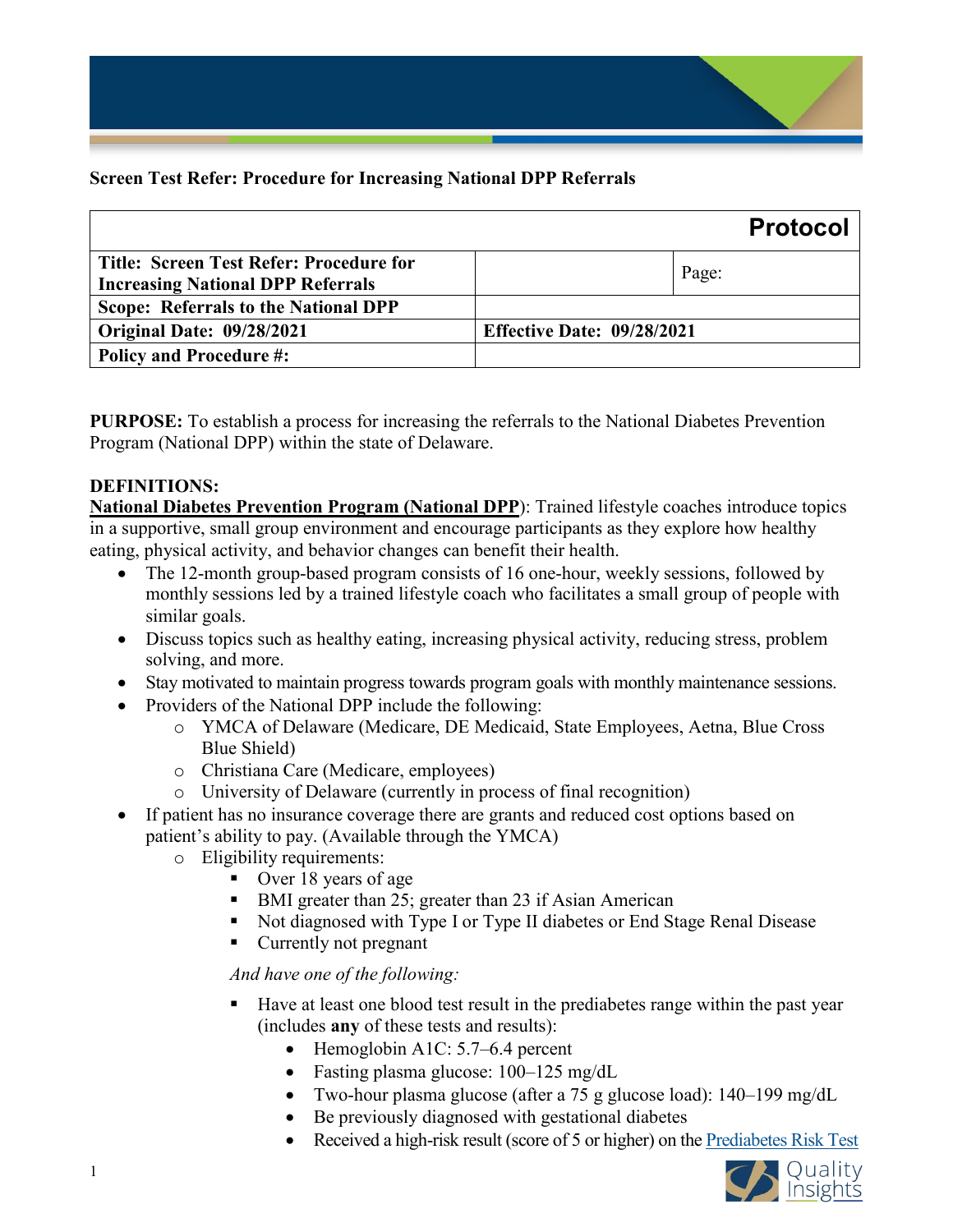

## **PROCEDURES:**

#### 1. **Overview**

Quality Insights is partnering with the National Association of Chronic Disease Director's and Delaware Division of Public Health as part of a statewide initiative to increase referrals to the National Diabetes Prevention Program (National DPP). The goal is to increase referrals to National DPP by 10 percent (47 persons) by June 29, 2022.

The following Screen Test Refer Procedure has been developed to help guide healthcare systems and community based organizations as they work to increase referrals to the National DPP.

# 2. **Educate Staff**

- Quality Insights has a Diabetes Academic Detailing Program. They can provide the training, or do a train the trainer to support site education (no cost)
- Inform providers via association newsletters and peer reviewed publications
- Online [EDISCO e-Learn National Association of Chronic Disease](https://www.ediscolearn.com/pages/42/delaware-public-health-series-home) Directors (NACDD) [National Diabetes Coverage Toolkit](https://www.ediscolearn.com/pages/42/delaware-public-health-series-home)
- Educate all staff such including but not limited to; providers, clinical support staff, front office, care management, discharge planners, social work/ behavioral health, etc.
- If the preference is to develop your own content, below are resources to assist in educating the care team:
	- o Prediabetes prevalence in Delaware
		- 261,000 people in Delaware, 37.7 percent of the adult population, have prediabetes
		- **Population-based studies suggest that 24,960 Delawareans may have** undiagnosed diabetes (Mendola)
		- Approximately 23.84 percent of all Delaware adults have diabetes, or are at an elevated risk for development of the disease (DPH, 2018)
		- From 2000 to 2017, Delaware's adult diabetes prevalence rose 82 percent, increasing from 6.2 percent to 11.3 percent (CDC, 2019)
	- o Provide staff with an overview of the [National DPP](https://www.cdc.gov/diabetes/prevention/about.htm)
		- [Recorded interview](https://improve.qualityinsights.org/Projects/DE-Hypertension-and-Diabetes/Resources.aspx) with the YMCA providing an overview of the National DPP program
	- $\circ$  Highlight the importance of the National DPP and its impact on patients/participants
		- In the Diabetes Prevention Program, diabetes incidence was reduced by 58 percent over three years. Follow-up in the Diabetes Prevention Program Outcomes Study has shown sustained reduction in the rate of conversion to type 2 diabetes of 34 percent at 10 years and 27 percent at 15 years. [National DPP](https://www.ncbi.nlm.nih.gov/pmc/articles/PMC3135022/)  [Outcomes Study](https://www.ncbi.nlm.nih.gov/pmc/articles/PMC3135022/)
	- o [CDC resources](https://www.cdc.gov/diabetes/prevention/benefits-costs.htm) for making the business case for referrals to the National DPP
	- o [CDC Diabetes Prevention Impact Toolkit](https://nccd.cdc.gov/toolkit/diabetesimpact)
	- o Provider resource on [how to discuss prediabetes with patients](https://www.niddk.nih.gov/health-information/professionals/clinical-tools-patient-management/diabetes/game-plan-preventing-type-2-diabetes/how-talk-patients-about-prediabetes-diagnosis)
	- o [Toolkit for Pharmacists](https://www.cdc.gov/diabetes/prevention/pharmacist/action-guide.html)
	- o [Insurance coverage](https://coveragetoolkit.org/participating-payers/) for the National DPP

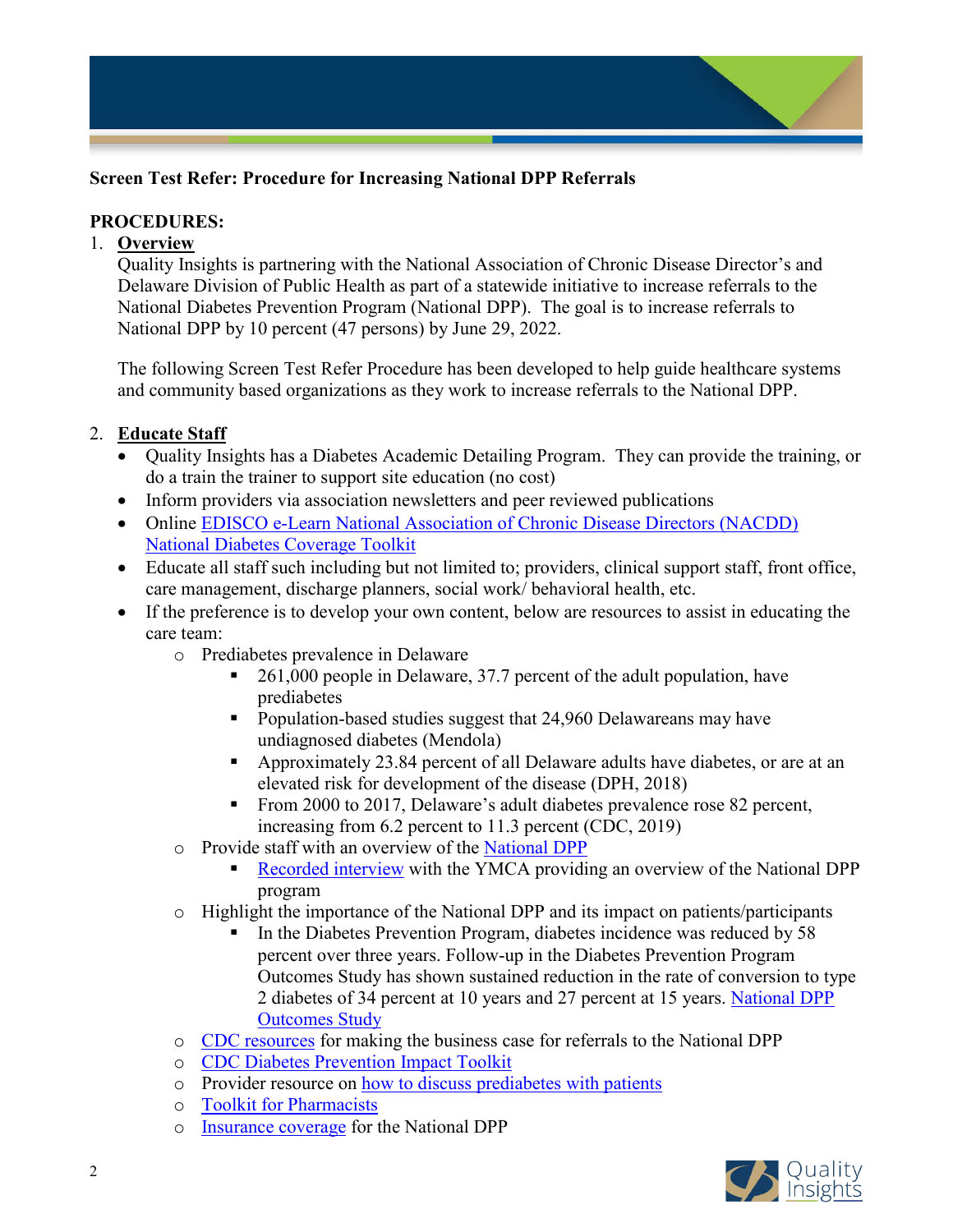

- **Medicaid** 
	- **Medicare**
	- Some commercial insurance and employers
- o Identify a provider/staff champion.
	- Create a job description for a champion of the work within the organization
	- Utilize the staff champion to engage staff and encourage buy in
	- Have the staff champion present on the topic at a staff meeting or provider meeting

## 3. **Educate Patients**

- Patient education
	- o [What is Prediabetes \(English\)-](https://amapreventdiabetes.org/sites/default/files/uploaded-files/amapreventdiabetes%20Patient-facing%20-%20What%20Is%20Prediabetes.pdf) [Spanish](https://amapreventdiabetes.org/sites/default/files/uploaded-files/Spanish_What-is-prediabetes.pdf)
	- o [So you have pre-diabetes now what? English](https://amapreventdiabetes.org/sites/default/files/uploaded-files/amapreventdiabetes%20Patient-facing%20-%20So%20You%20Have%20Prediabetes%2C%20Now%20What.pdf) [Spanish](https://amapreventdiabetes.org/sites/default/files/uploaded-files/Spanish_So-you-have-prediabetes.pdf)
- CDC [videos for patients](https://www.cdc.gov/diabetes/library/socialmedia/podcasts.html)
- YMCA Diabetes Prevention Program [video](https://www.youtube.com/watch?app=desktop&v=5rucsy-HHT0&feature=youtu.be)
	- o Utilize the organizations website and/or patient portal to send patients information about the program and prediabetes
- Utilize advertising, community events, small media, bulletin boards, and other resources to educate patients
- Promote via the patient portal, organizational website, or newsletter

## 4. **Define Eligibility**

- Determine patients [eligibility for the program](https://www.cdc.gov/diabetes/prevention/program-eligibility.html)
	- o Eligibility Requirements:
		- Over 18 years of age
		- BMI greater than 25; greater than 23 if Asian American
		- Not diagnosed with Type I or Type II diabetes or End Stage Renal Disease
		- Currently not pregnant

*And have one of the following:*

- Have at least one blood test result in the prediabetes range within the past year (includes **any** of these tests and results):
	- Hemoglobin A1C: 5.7–6.4%
	- Fasting plasma glucose: 100–125 mg/dL
	- Two-hour plasma glucose (after a 75 g glucose load): 140–199 mg/dL
- Be previously diagnosed with gestational diabetes
- Received a high-risk result (score of 5 or higher) on the [Prediabetes Risk Test](https://www.cdc.gov/prediabetes/risktest/index.html)

## 5. **Screen Patients**

# **Non Clinical Practices:**

- Encourage and promote utilization of the Centers for Disease Control (CDC) Prediabetes Risk Test
	- o [Prediabetes Risk Test -](https://www.cdc.gov/diabetes/prevention/pdf/Prediabetes-Risk-Test-Final.pdf) English

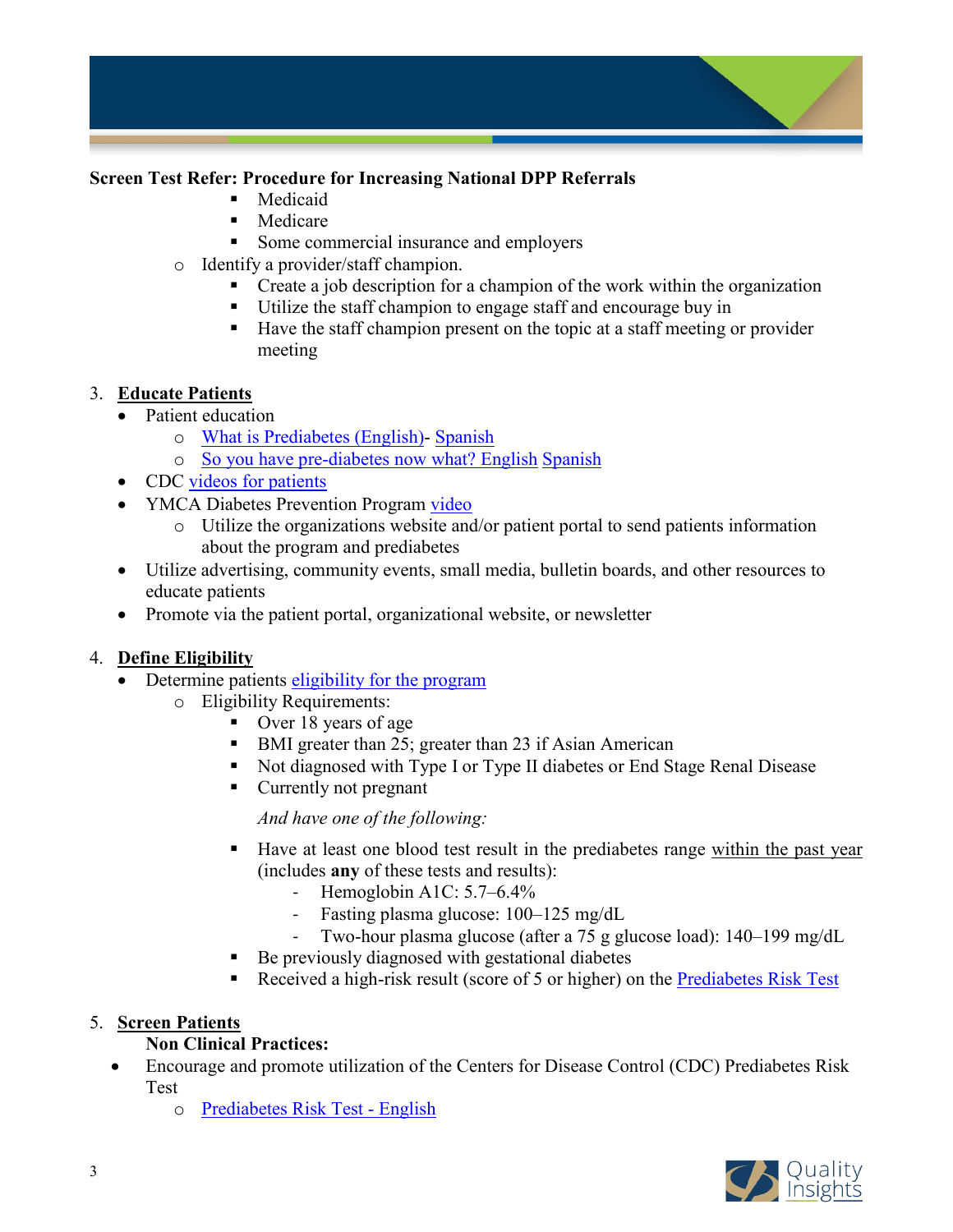

- o [Prediabetes Risk Test -Spanish](https://www.cdc.gov/diabetes/spanish/prevention/pdfs/Prediabetes-Risk-Test-Spanish-Final-H.pdf)
- $\circ$  The risk assessment is a great alternative for non-clinical organizations to help patients determine eligibility - also serves as an alternative when lab values or BMI data is not available
- o Please note Medicare coverage of the program requires a blood glucose test
- Identify populations within the practice/organization's community that are of greatest need for National DPP
	- o Utilize BRFSS data, claims data or organizational data depending on your patient/member population
	- o Focus on CDC priority populations: Medicare beneficiaries, men, African Americans, Asian Americans, Hispanics, American Indians, Alaska Natives, Pacific Islanders, and noninstitutionalized people with visual impairments or physical disabilities
	- o Determine an outreach plan for educating and informing these patients
		- Define population barriers (language, access, cost, etc.)
		- Assess resources to address the issues (materials/classes available in other languages, virtual classes, scholarships, community partners, community health workers)
		- Implement an outreach plan
	- o [CDC guidance](https://www.cdc.gov/diabetes/programs/stateandlocal/funded-programs/dp17-1705.html) for expanding programming to underserved populations
	- o [NACDD resources](https://chronicdisease.org/page/diabetes/scaling-the-national-dpp-in-underserved-areas/) on scaling the National DPP in underserved communities
	- o Partner with Federally Qualified Health Centers, Managed Care Organizations and Community Based Organizations to identify and outreach to underserved populations

## **Clinical Practices:**

- Promote use of ICD-10 codes for pre-diabetes
	- o [Codes for screening for prediabetes](https://amapreventdiabetes.org/sites/default/files/uploaded-files/18-302297IHO%20STAT%202.0%20ICD%20and%20CPT%20Codes.pdf)
	- o Use of these codes makes it easier to run reports and identify patients that fall in the prediabetes category
- Identify populations within the practice/organization's community that are of greatest need for National DPP
	- o Utilize BRFSS data, claims data or organizational data depending on your patient/member population
	- o Focus on CDC priority populations: Medicare beneficiaries, men, African Americans, Asian Americans, Hispanics, American Indians, Alaska Natives, Pacific Islanders, and noninstitutionalized people with visual impairments or physical disabilities
	- o Determine an outreach plan for educating and informing these patients
		- Define population barriers (language, access, cost, etc.)
		- Assess resources to address the issues (materials/classes available in other languages, virtual classes, scholarships, community partners, community health workers)
		- Implement an outreach plan
	- o [CDC guidance](https://www.cdc.gov/diabetes/programs/stateandlocal/funded-programs/dp17-1705.html) for expanding programming to underserved populations
	- o [NACDD resources](https://chronicdisease.org/page/diabetes/scaling-the-national-dpp-in-underserved-areas/) on scaling the National DPP in underserved communities

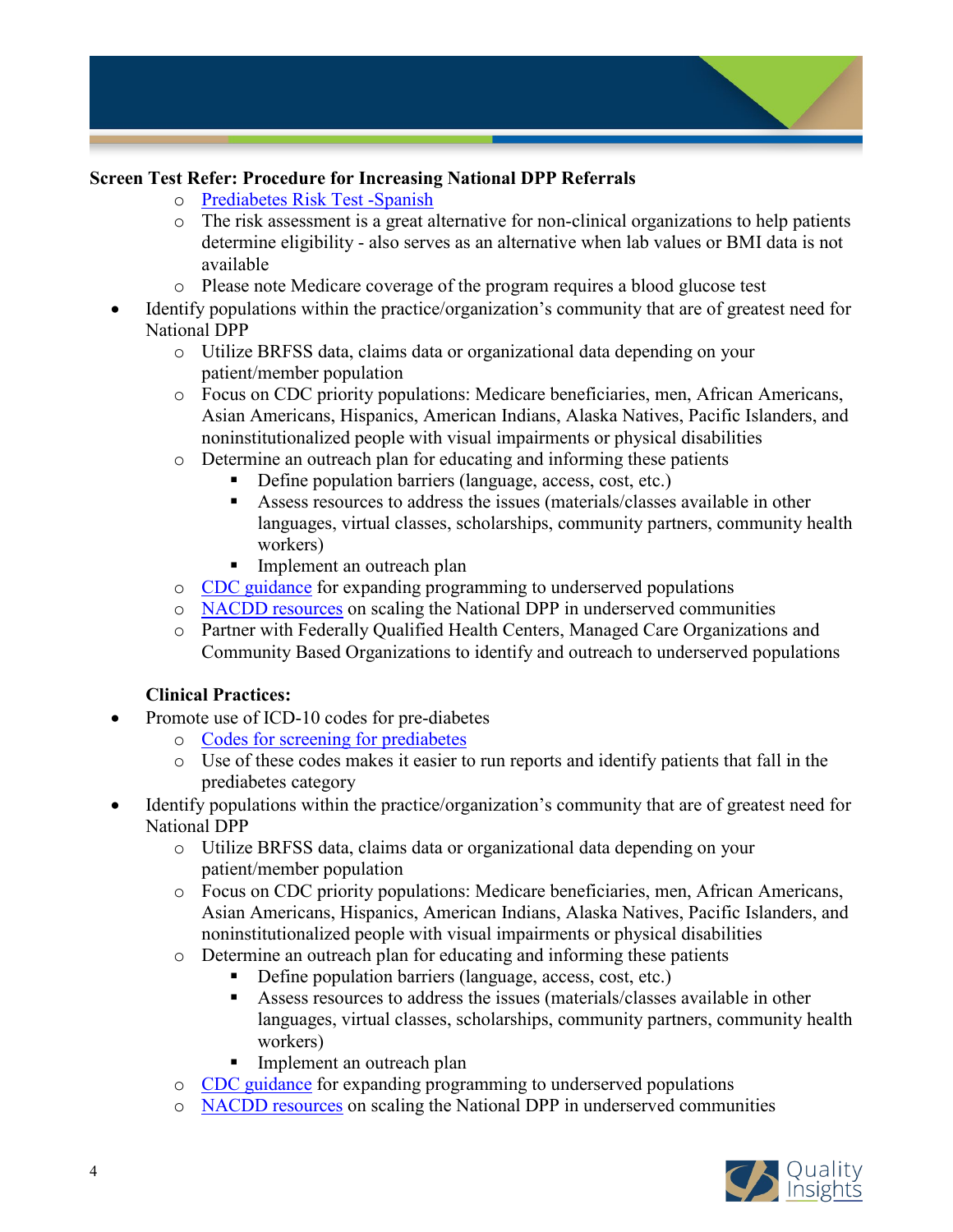

o Partner with Federally Qualified Health Centers, Managed Care Organizations, and Community Based Organizations to identify and outreach to underserved populations

# 6. **Test Patients (Clinical Practices)**

- [ADA guidelines for screening-](https://care.diabetesjournals.org/content/42/Supplement_1/S13) outlines recommendations for screening
	- o Testing should start at age 45
	- o If normal, testing should be performed in three year intervals
	- [Prediabetes identification procedure](https://amapreventdiabetes.org/sites/default/files/uploaded-files/Prediabetes-ID-Mgmt-tool.pdf) AMA recommended testing procedure for blood glucose testing
		- o Exclude patients that don't meet eligibility criteria
		- o Determine if lab test was performed within the past year
		- o Proceed with relevant testing option; A1C, Fasting Plasma Glucose, Plasma Glucose test two hours after 75gm glucose load
		- o Utilize [CDC guidance](https://www.cdc.gov/diabetes/prevention/pharmacist/tier2-screen-test-refer.html) to follow up on results

| <b>Results</b>  | <b>A1C Test</b> | <b>Fasting Plasma</b><br><b>Glucose</b> | <b>Plasma Glucose</b><br><b>Test 2 Hours</b><br>After 75gm<br><b>Glucose Load</b> | <b>Follow Up</b>                                                                                                                   |
|-----------------|-----------------|-----------------------------------------|-----------------------------------------------------------------------------------|------------------------------------------------------------------------------------------------------------------------------------|
| Normal          | $< 5.7\%$       | $<$ 100 mg/dl                           | $\leq$ 140 mg/dl                                                                  | Have patients<br>continue healthy<br>behaviors                                                                                     |
| Prediabetes     | 5.7% to $6.4\%$ | 100 to 125<br>mg/dl                     | 140 to 199 mg/dl                                                                  | Refer patients to a<br><b>National DPP</b>                                                                                         |
| <b>Results</b>  | <b>A1C Test</b> | <b>Fasting Plasma</b><br><b>Glucose</b> | <b>Plasma Glucose</b><br><b>Test 2 Hours</b><br>After 75gm<br><b>Glucose Load</b> | <b>Follow Up</b>                                                                                                                   |
| <b>Diabetes</b> | $>6.5\%$        | $>126$ mg/dl                            | $>200$ mg/dl                                                                      | Work with primary<br>care provider to<br>confirm diagnosis.<br><b>Refer to Diabetes</b><br>Self-Management<br><b>Education</b> and |

# 7. **Refer Patients to the National DPP**

- Providers to engage patients in the ["Prediabetes Conversation"](https://www.niddk.nih.gov/health-information/professionals/clinical-tools-patient-management/diabetes/game-plan-preventing-type-2-diabetes/how-talk-patients-about-prediabetes-diagnosis)
- As more organizations begin offering National DPP, utilize this website for updates in organization and locations: Find [a National DPP program](https://nccd.cdc.gov/DDT_DPRP/Programs.aspx)
- Encourage practices to create a referral feedback loop to track and monitor patients progress

# **Health System (EHR) Referral Pathway**

- Implement the following evidence-based interventions to increase referrals:
	- o Utilize steps above to run a report and identify eligible patients

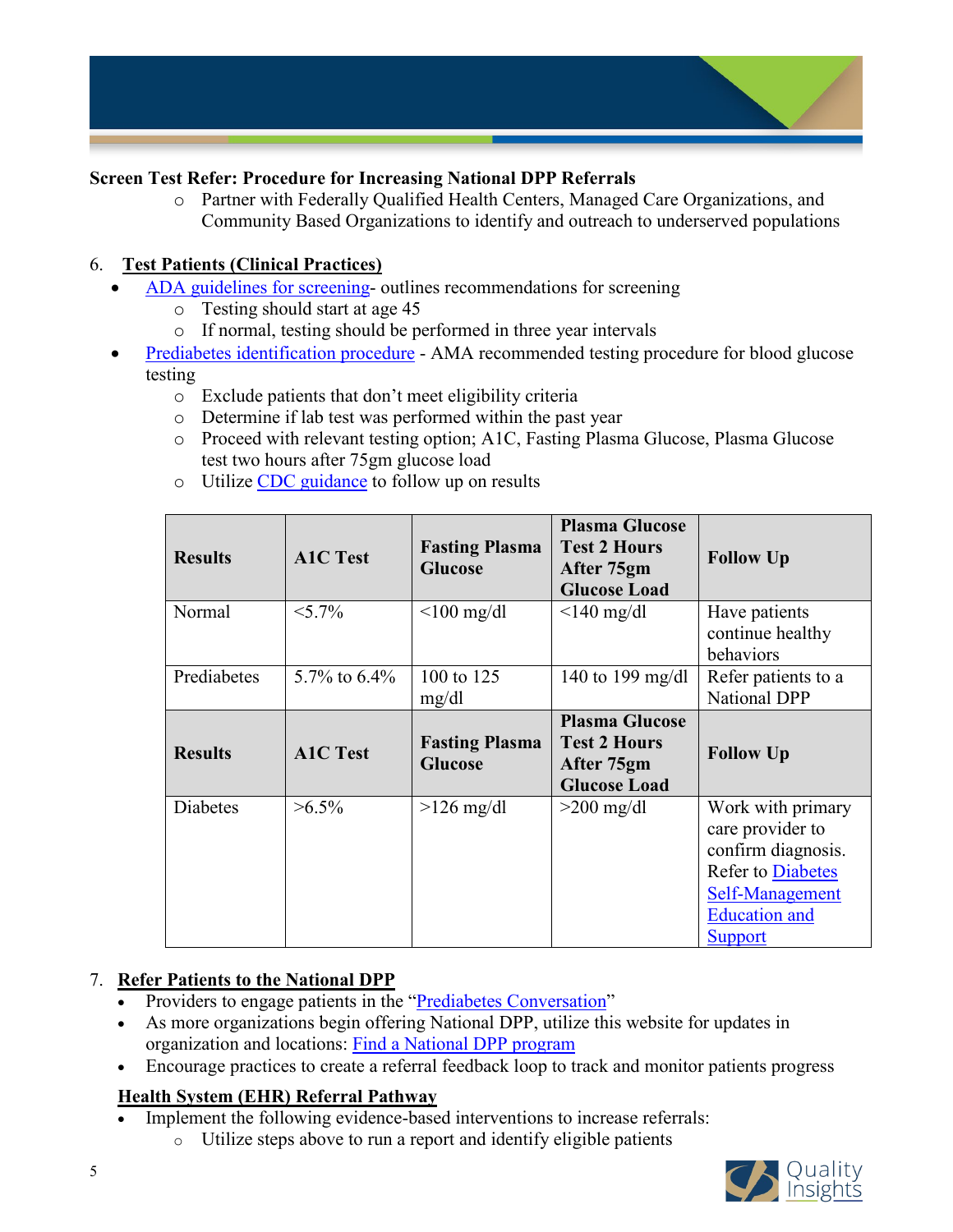

- o Refer eligible patients to your local National DPP
	- [Patient referral form example](https://nccdphp.my.salesforce.com/sfc/p/#t0000000TZNF/a/t0000000q1Ei/MbcJnizFxTc4xaTBalUzFkiDyCBYCtkveOZWRlk_cWE)
	- Order script pads to give to patients with the National DPP contact information
- o Activate prediabetes [clinical decision](https://improve.qualityinsights.org/Files/Projects/Cancer-Screening/Delaware-CDS-2-2020_508.aspx) alerts in your electronic health record (EHR)
- o Create National DPP referral order in your EHR
- $\circ$  Implement standing orders allowing non-physicians to place referral orders to the National DPP if patient criteria are met.
- o Retrospective referral campaign: Send patients that are eligible for the National DPP a referral letter, secure email, text, or patient portal message, encouraging them to enroll in the program - follow up with phone calls to patients to determine likelihood of enrollment and address any patient barriers to participation
	- Quality Insights can assist with the creation and implementation of a referral letter campaign
- Implement bi-directional referrals to the National DPP
	- o Utilize a referral platform like [Unite US](https://uniteus.com/) to refer to National DPP and receive feedback reports on patient participation, goals, etc.
	- o [Bi-directional referral process example](https://amapreventdiabetes.org/sites/default/files/uploaded-files/amapreventdiabetes_Bidirectional%20Feedback%20Loop.pdf)
	- o The National DPP provider will also provide feedback reports on patient participation and goals
- Partner with your local pharmacist for referrals to National DPP
	- o [How pharmacists can participate](https://www.cdc.gov/diabetes/prevention/pharmacists.html?CDC_AA_refVal=https%3A%2F%2Fwww.cdc.gov%2Fdiabetes%2Fprevention%2Flifestyle-program%2Fdeliverers%2Fpharmacists.html)

## **Referral Pathway for Pharmacists**

- Provide promotional materials to patients when they come to pick up medications
- Display [small media](https://improve.qualityinsights.org/CMSPages/GetFile.aspx?guid=77e487c6-fefa-453b-beca-2ff349e949a2) on counters
- Encourage patients to take the Prediabetes Risk Test
	- o [Prediabetes Risk Test -](https://www.cdc.gov/diabetes/prevention/pdf/Prediabetes-Risk-Test-Final.pdf) English
	- o [Prediabetes Risk Test -Spanish](https://www.cdc.gov/diabetes/spanish/prevention/pdfs/Prediabetes-Risk-Test-Spanish-Final-H.pdf)
- For those who obtain an score of five (5) or higher encourage them to: o Reach out to their primary care provider and share their results
- 
- Refer patients to a National DPP program

## **Community Based Organizations (non-clinical) Referral Pathway**

- Utilize small media to [promote the National DPP](https://www.cdc.gov/diabetes/prevention/pharmacist/tier1-promote-awareness.html)
- Utilize pre-diabetes risk assessment to help patients determine if they might be eligible
	- o [Prediabetes Risk Test -](https://www.cdc.gov/diabetes/prevention/pdf/Prediabetes-Risk-Test-Final.pdf) English
	- o [Prediabetes Risk Test -Spanish](https://www.cdc.gov/diabetes/spanish/prevention/pdfs/Prediabetes-Risk-Test-Spanish-Final-H.pdf)
- For those who obtain an score of five (5) or higher encourage them to:
	- o Reach out to their primary care provider and share their results
		- o Refer them to a National DPP program
			- [Patient referral form example](https://nccdphp.my.salesforce.com/sfc/p/#t0000000TZNF/a/t0000000q1Ei/MbcJnizFxTc4xaTBalUzFkiDyCBYCtkveOZWRlk_cWE)